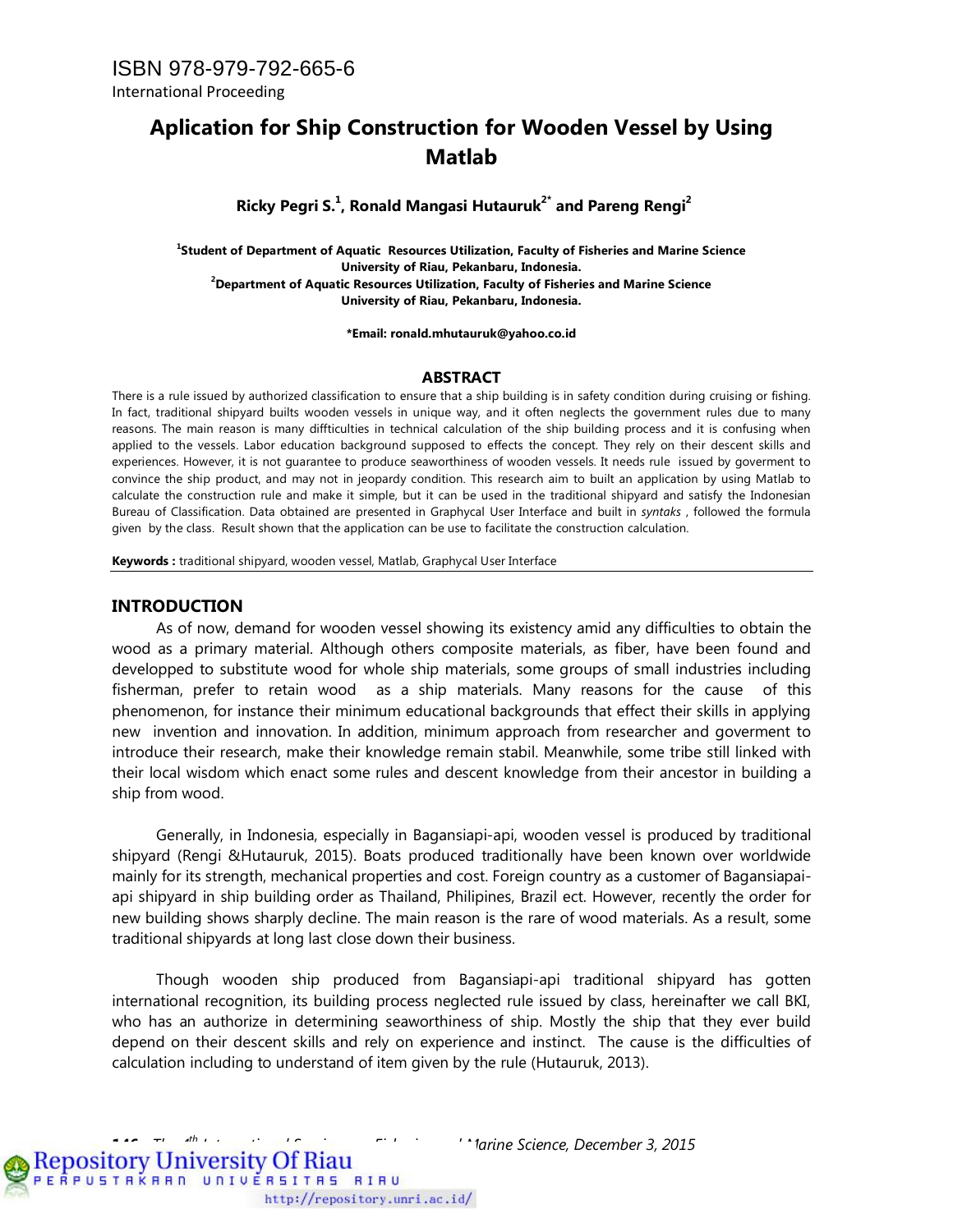International Proceeding

To overcome the problem, the solution is given by this research by making an apllication by using Matrix Laboratory to form Graphical User Interface thus the traditional shipyard can understand dan familiar with all the equation in BKI (BKI, 2006).

### **MATERIALS AND METHODS**

The first step to build a GUI in Matlab is trasfering data requirements from BKI Rule to design desire graphycal user interface (Matlab, 2010) (Figure 1). Design user interface involves any component that help user to operate calculation, i.e. pushbutton, radio button, edit text, listbox, axes, ect.



**Figure 1.** Components of GUI

Each of components have different function. As a result, to succeed in running program, each of component must be followed by their syntaks and make sure the formula which is tranferred from BKI is correct. The next step is data validation. After application program has been finished, the result must be tested whether conform with manual calculation. If is satisfy, the program is success and can be used. Following is the methods used to solve the research (Figure 2).



**Figure 2.** Flow chart of research

Some related equations using to make a GUI as a constraint in executing the input for instance

• Maximum length of floor

http://repository.unri.ac.id/

EÂPUSTAKAAN UNIVERSITAS RIAU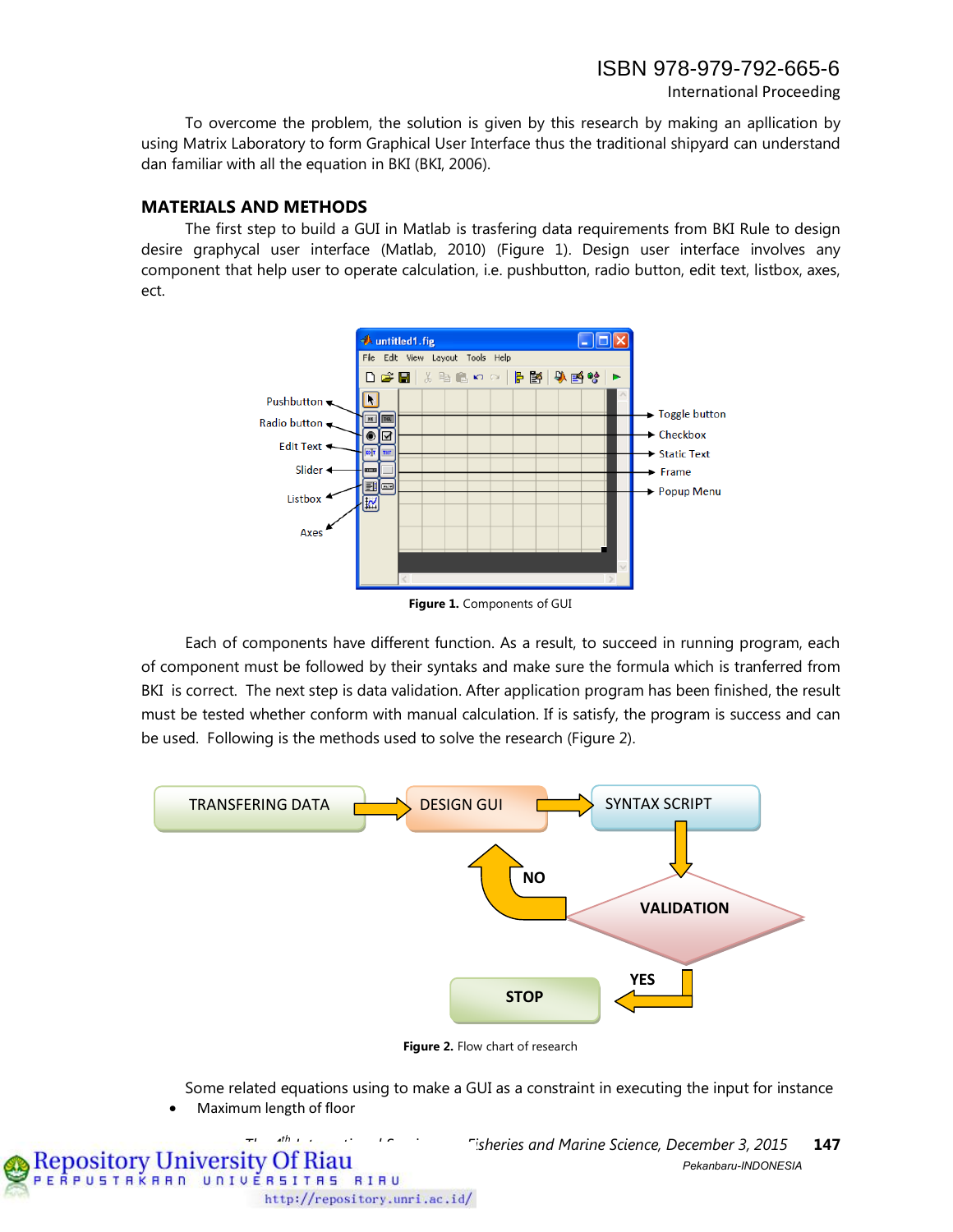International Proceeding

 $0.4.B'$  $B'$  = maximum length at the point (m)

• Wide of outer planking

 $15 + t/2$ 

t= thickness of outer planking (cm)

• Thickness of water and oil tank plate not less than:

 $t = 4.a\sqrt{h.k} + 0.5$  [mm]

a = space between stringer (m)

- h =space from bottom plate side to maximum height of over flow h min = 2 m
- $k =$  material factor (k=1,0 for normal steel ship)
- Section modulus for tank stringer not less than:

 $W = c.h.a.\ell^2.k$ 

h min =  $2 m$ .

 $c = 3.6$  if the stringer fixed support

 $c = 5.4$  if the stringer free support

l =unsupported span of stringer (m)

### **RESULTS AND DISCUSSION**

Ship structure comprise of many sections as hull, stringer, frame, bulkhead, keelson, deck etc. These section support the ship to posses safety strenght in facing any internal and external force during operation in the ocean (Hutauruk, 2012; Hutauruk & Rengi; 2013: 2014). To ensure all the parts of the ship in good condition, BKI rule provides a calculation standart for reaching sufficient strenght in each structure. Later on, we simplify the formula by using Matlab in accordance the user desires. Figure 3 is opening display of aplication. We obtains that there are two parts of the calculation of ship structure from wood, namely local and coastal cruise. Both of calculations involve series different formula. To make sure the correct choice of calculation then it is separated.



**Figure 3.** Opening display of Program

**Repository University Of Riau<br>PERPUSTRKBBD UNIVERSITBS RIBU** http://repository.unri.ac.id/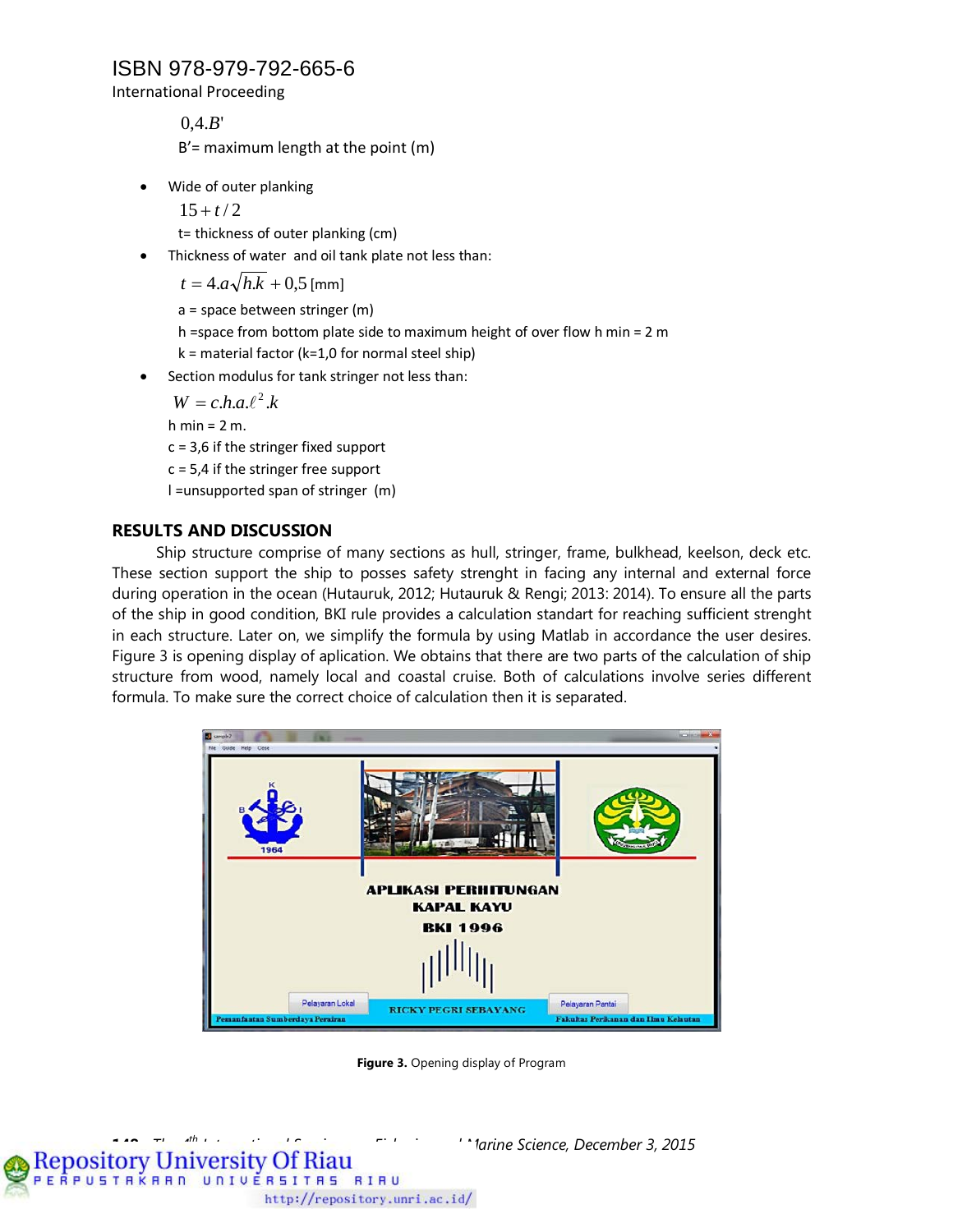International Proceeding

| ħ                                  |                                                                                         |                                                                                    |                                                               |                                   |
|------------------------------------|-----------------------------------------------------------------------------------------|------------------------------------------------------------------------------------|---------------------------------------------------------------|-----------------------------------|
| $\equiv$<br>m                      |                                                                                         | APLIKASI PERHITUNGAN KAPAL KAYU BKI 1996                                           |                                                               |                                   |
| ۰<br>ø                             | <b>INPUT</b>                                                                            |                                                                                    |                                                               | <b>OUTPUT</b>                     |
| u<br>HB <sup>1</sup><br><b>INT</b> | Ukuran Utama                                                                            | Celadak                                                                            | Jarak Gading-gading & Kulit Luar                              | Angka Penunjuk Konstruksi         |
| 63<br>囲                            | m<br>ó                                                                                  | <b>Part</b><br><b>Jarak Balok</b><br>ö<br><b>Tebal Geladak</b><br>b<br><b>Part</b> | mm<br>Tunggal                                                 | $\blacksquare$<br>$L^*$ (B/3+H)   |
| 腻<br>ш<br>显<br>٦.                  | $\theta$<br>m<br>$\circ$<br>m<br>f.                                                     | <b>Tebal Pagar</b><br>b<br>men<br>Tinggi pager                                     | Berganda<br>mm<br>Tebal Kult<br>mm<br>Luar                    | $\blacksquare$<br>(B/3+H)         |
| $x = x$                            | ×<br>$\blacksquare$<br>×                                                                | Ukuran Balok<br>Geladak<br>Papan geladak                                           | Modulus Penampang Gading-pading<br>cm <sub>2</sub><br>Tunggal | $\blacksquare$<br>L/H             |
|                                    | <b>JENIS KAYU</b>                                                                       | <b>Wrang &amp; Tinggi Wrang</b>                                                    | certi<br>Berganda                                             | Galar Balok (GB) dan GB Kim       |
|                                    | Wrang<br>TIDAK SESUAI<br>JENIS KAYU M<br>Lunas<br><b>TIDAK SESUAI</b><br>JENS KAYU      | Panjang max<br>m<br>Lunas lust<br>mm                                               | cm <sup>3</sup><br><b>Derisoin</b><br>Ukuran Gading-gading    | cm <sup>2</sup> 2<br>Penampang GB |
|                                    | Gading-gading JENS KAYU<br>TIDAK SESUAL                                                 | Lunas luar dan<br>mm<br>dalam                                                      | Lunas & Linggi<br>Luas penampang<br>×                         | ä<br>Galar Balok                  |
|                                    | <b>TIDAK SESUAL</b><br>JENS KAYU<br>Linggi<br>Papan geladak JENS KAYU -<br>TIDAK SESUAL | -Lunas<br>Lunas Dalam ateu Luar                                                    | Lunas Lusr                                                    | $\circ$<br><b>GB Samping</b>      |
|                                    | JENS KAYU<br><b>TIDAK SESUAL</b><br>Galar                                               | <b>Max Potongen Balok</b><br><b>Penanbahan Luas</b>                                | Lunas Dalam                                                   | $\delta$<br><b>08 Bawah</b>       |
|                                    |                                                                                         | Penampang<br>Sambungan                                                             | Linggi Haluan<br>Linggi Burtan                                | $\circ$<br>GB Kim                 |
|                                    | ٠<br>                                                                                   |                                                                                    |                                                               |                                   |

**Figure 4.** GUI of Application

Figure 4 shows the contain of aplication. There are 3 main parts of GUI i.e. input, output and exsecution. Input covers all the informations to the calculation. It requires principal dimensions of the ship and type of woods used to the ship. Meanwhile, output contains of the results of calculation, namely frame, floor,frame spacing, keelson, section modulus, etc. The output depend on the formula in BKI. The formula is writtern in syntax of Matlab and must be satisty all the diraction of Matlab to use the syntax. Figure 5 shows the application when it runs. If the syntax is wrong, then there is information in command window of Matlab that emerge and tell us which part of syntax is wrong. Figure 6 shows that the application is testeb by making an input for initial principal dimension in research location. When the GUI is executed, the output instantly appear. We can sea the result in accordance with manual calculation.

| Jarak Gading-gading & Kulit Luar |                                                                                         |
|----------------------------------|-----------------------------------------------------------------------------------------|
|                                  | Angka Penunjuk Konstruksi-                                                              |
|                                  | ö<br>$L^*$ (B/3+H)<br>$\mathbf{m}$                                                      |
| Berganda<br>$\alpha$             | mes                                                                                     |
| <b>Tebal Kult</b><br>Luar.       | m<br>$(B/3+H)$<br>$\circ$<br>mm.                                                        |
| Modulus Penampang Gading-gading  | m<br>LH<br>$\ddot{\alpha}$                                                              |
| Tunggal                          | cm <sub>2</sub>                                                                         |
|                                  | Galar Balok (GB) dan GB Kim<br>cm <sup>3</sup>                                          |
|                                  |                                                                                         |
| <b>Berlapis</b>                  | cm <sub>2</sub><br>Penampang GB                                                         |
| Ukuran Gading-gading<br>$\sim$   | $\Omega$                                                                                |
| Lunas & Linggi                   | <b>Galar Balok</b><br>$\circ$                                                           |
| Luas penampang<br>$\circ$        |                                                                                         |
|                                  | Ø.<br><b>GB Samping</b>                                                                 |
|                                  | ø<br>GB Bawah                                                                           |
| Lunas Dalam                      |                                                                                         |
| ø<br>Linggi Haluan               | $\circ$<br>GB Km                                                                        |
|                                  |                                                                                         |
|                                  | mes<br>O<br>Tunggal<br>Berganda<br>cm <sup>-3</sup><br>n<br><b>Lunes Luar</b><br>۰<br>ö |

**Figure 5.** GUI of Application

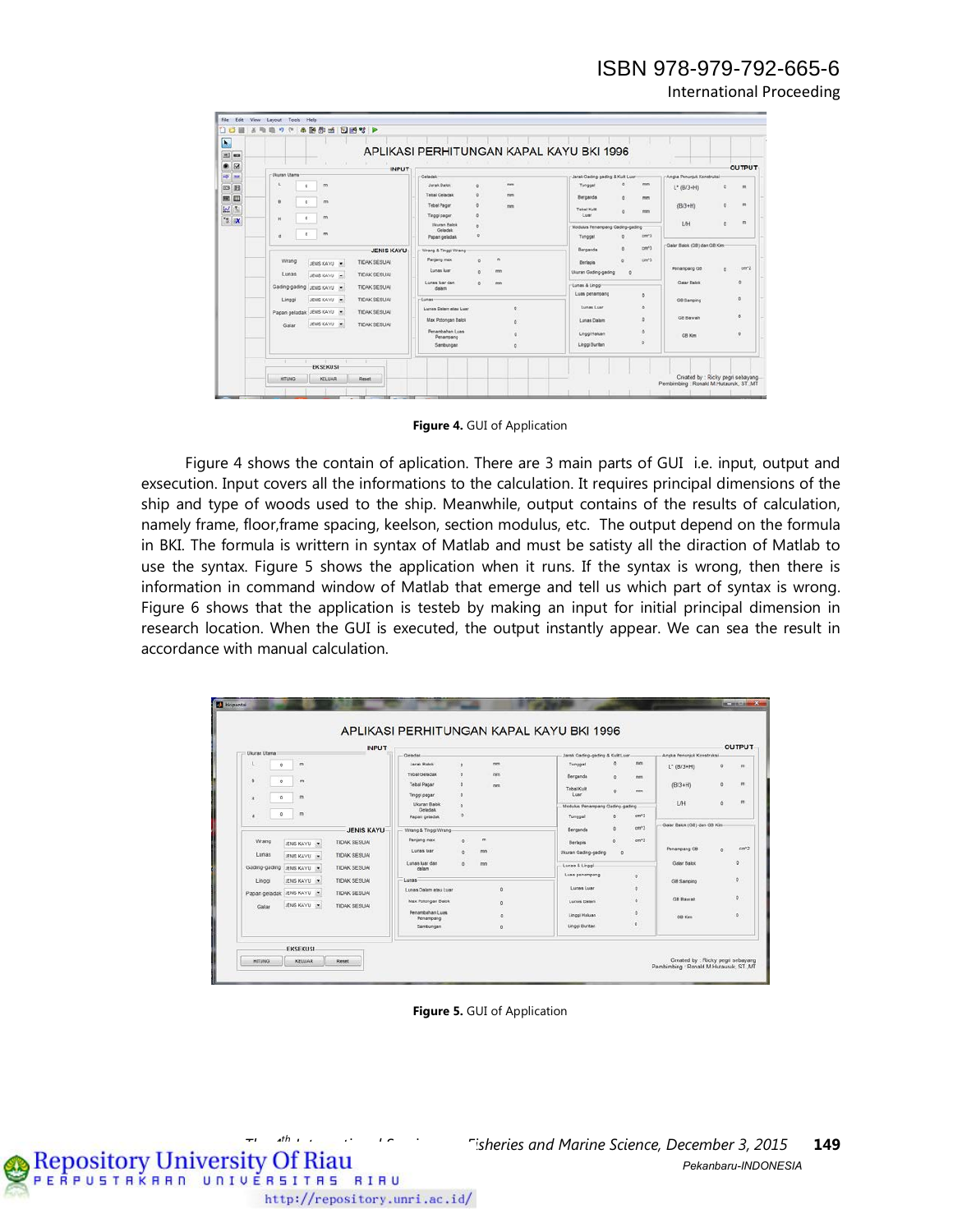#### International Proceeding

|                                        |                                                                                                                                                                                                                                            | <b>OUTPUT</b>                                                                                                                                                                                                                  |
|----------------------------------------|--------------------------------------------------------------------------------------------------------------------------------------------------------------------------------------------------------------------------------------------|--------------------------------------------------------------------------------------------------------------------------------------------------------------------------------------------------------------------------------|
| Geladak                                | Jarak Gading-gading & Kult Luar                                                                                                                                                                                                            | Angka Penunjuk Konstruksi                                                                                                                                                                                                      |
| <b>Jarak Balok</b><br>mm<br>886,079    | mm<br>Tunggal                                                                                                                                                                                                                              | 218,637<br>$\sim$<br>$L^*$ (B/3+H)                                                                                                                                                                                             |
| 74, 1536<br><b>Tebal Geladak</b><br>mm | Berganda<br>634,991<br>min                                                                                                                                                                                                                 |                                                                                                                                                                                                                                |
| 66,2908<br><b>Tebal Pagar</b><br>mm    |                                                                                                                                                                                                                                            | m<br>7.13333<br>$(B/3+H)$                                                                                                                                                                                                      |
| min 500 mm<br>Tinggi pagar             | Luse:                                                                                                                                                                                                                                      |                                                                                                                                                                                                                                |
| Ukuran Balok<br>$300 \times 160$ mm    |                                                                                                                                                                                                                                            | $\mathfrak{m}$<br>LH<br>8.81111                                                                                                                                                                                                |
| $370 \times 77$ mm                     | cer3<br>395, 889                                                                                                                                                                                                                           |                                                                                                                                                                                                                                |
|                                        |                                                                                                                                                                                                                                            | Galar Balok (GB) dan GB Kim                                                                                                                                                                                                    |
|                                        |                                                                                                                                                                                                                                            | di sisi samping OB utama di tambah 1 GB<br>sisi dan 2 GB bawah.                                                                                                                                                                |
|                                        | Berlapis                                                                                                                                                                                                                                   | Penanipang GB<br>em2                                                                                                                                                                                                           |
| mm<br>208                              | Ukuran Gading-gading 100 x 155 mm                                                                                                                                                                                                          | 910.28                                                                                                                                                                                                                         |
| Lunas luar dan<br>177,629<br>mm        | Lunas & Linggi                                                                                                                                                                                                                             | 290 x 86 mm<br><b>Galar Balok</b>                                                                                                                                                                                              |
|                                        | Luas penampang<br>2143.27                                                                                                                                                                                                                  | 146 x 146 mm                                                                                                                                                                                                                   |
|                                        |                                                                                                                                                                                                                                            | <b>GB Samping</b>                                                                                                                                                                                                              |
|                                        |                                                                                                                                                                                                                                            | $2 \times 255 \times 77$<br>GB Bawah                                                                                                                                                                                           |
| 3 potong balok                         |                                                                                                                                                                                                                                            | <b>Hotel</b>                                                                                                                                                                                                                   |
| <b>Penambidhan Luas</b><br>2%          | 325 x 480 mm<br>Linggi Haluan                                                                                                                                                                                                              | 305 x 67 mm<br><b>GB Km</b>                                                                                                                                                                                                    |
|                                        | 325 x 504 mm<br>Linggi Burtan                                                                                                                                                                                                              |                                                                                                                                                                                                                                |
|                                        | Geladek<br>Papen peladak<br>Wrang & Tinggi Wrang<br>Panjang max<br>$\mathfrak{m}$<br>3.16<br>Lunas luar<br>dalam.<br>Lunas<br>periu dipasang lunas dalam dan lunas luar<br>Lunas Dalam atau Luar<br><b>Max Potongan Balok</b><br>Penampang | 572.72<br><b>Tebal Kult</b><br>86,7698<br>mm<br>Modulus Penampang Gading-gading<br>Tunggal<br>car3<br>338.096<br>Berganda<br>cer3<br>199.132<br>310 x 390 mm<br><b>Lunes Luar</b><br>$325 \times 350$ mm<br><b>Lunas Dalam</b> |

**Figure 6.** Execution of Application



**Tabel 1.** Discrepancy of manual and application calculation.

Table 1 shows the discrepancy between manual and application calculation of the ship. X axis is part of the construction, and Y axis is the acuration of calculation. There is discrepancy of both calculations. It means that the output of Matlab 100% can be used to calculation hull construction of wooden vessel in any dimensions. The script of some syntax is given bellow

```
% --- Executes on button press in HITUNG.
function HITUNG_Callback(hObject, eventdata, handles)
L=str2num(get(handles.edit7,'string'));
B=str2num(get(handles.edit8,'string'));
H=str2num(get(handles.edit9,'string'));
d=str2num(get(handles.edit10,'string'));
b=(B/3+H);c=(L/H);
a=L.*b;
Wrang=0.4.*B
set(handles.text18,'string',Wrang);
LPP=(9.276.*a + 115.2);set(handles.text21,'string',LPP);
```
**150** *The 4th International Seminar on Fisheries and Marine Science, December 3, 2015* 

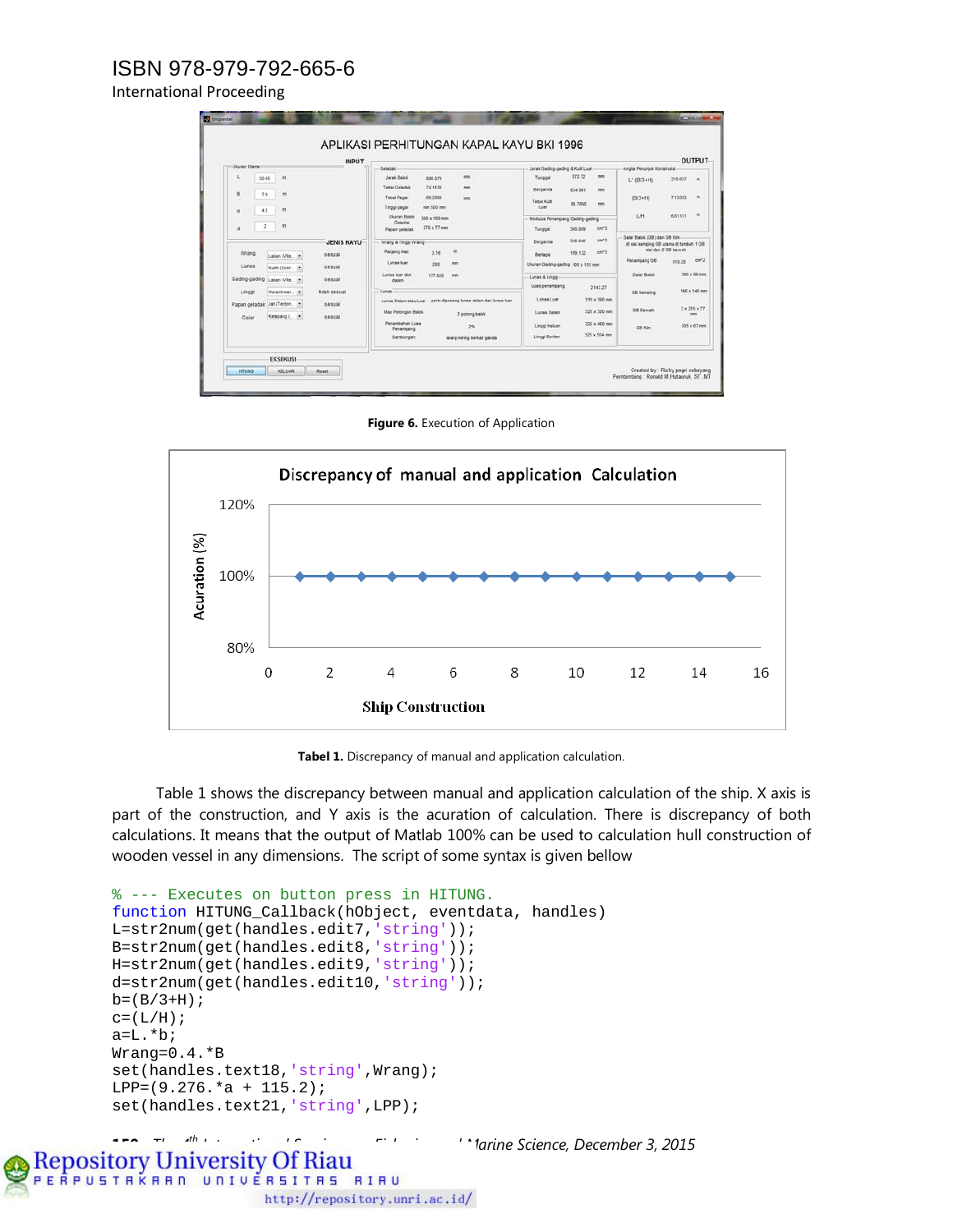```
set(handles.edit11,'string',a);
set(handles.edit12,'string',b);
set(handles.edit13,'string',c);
if a>55 & a<=150
     set(handles.text27,'string','pada sisi samping GB di tambah GB bawah 
atau GB sisi')
else
     set(handles.text27,'string','di sisi samping GB utama di tambah 1 GB 
sisi dan 2 GB bawah')
end
if a<140
     set(handles.text15,'string','tidak perlu dipasang lunas dalam')
else
     set(handles.text15,'string','perlu dipasang lunas dalam dan lunas 
luar')
end
```
#### **Total Section at Inner Keel and Outer Keel**

```
if L<=14
     set(handles.text16,'string','1 potong balok')
elseif L>14 & L<=25
     set(handles.text16,'string','2 potong balok')
elseif L>25& L<=35 
     set(handles.text16,'string','3 potong balok')
elseif L>35 
     set(handles.text16,'string','4 potong balok')
end
```
#### **Section Area**

```
if c < = 8.2 set (handles.text17,'string','2%')
elseif c>8.2 & c<=8.4
     set(handles.text17,'string','4%')
elseif c>8.4 & c<=8.6
     set(handles.text17,'string','7%')
elseif c>8.6 & c<=8.8
   set (handles.text17,'string','11%')
elseif c>8.8 & c==9
     set(handles.text17,'string','16%') 
end
```
#### **Joint Type**

```
if L<=15
    set(handles.text19,'string','skarp berganda')
else
     set(handles.text19,'string','skarp miring berkait ganda')
end
```
#### **Frame**

```
if b == 2.4 set(handles.text49,'string','24.5')
     set(handles.text48,'string','20.5')
     set(handles.text47,'string','12.25')
elseif b==2.6 
     set(handles.text49,'string','29')
     set(handles.text48,'string','24')
```
*Tisheries and Marine Science, December 3, 2015* **151**<br>*Pekanbaru-INDONFSIA Pekanbaru-INDONESIA*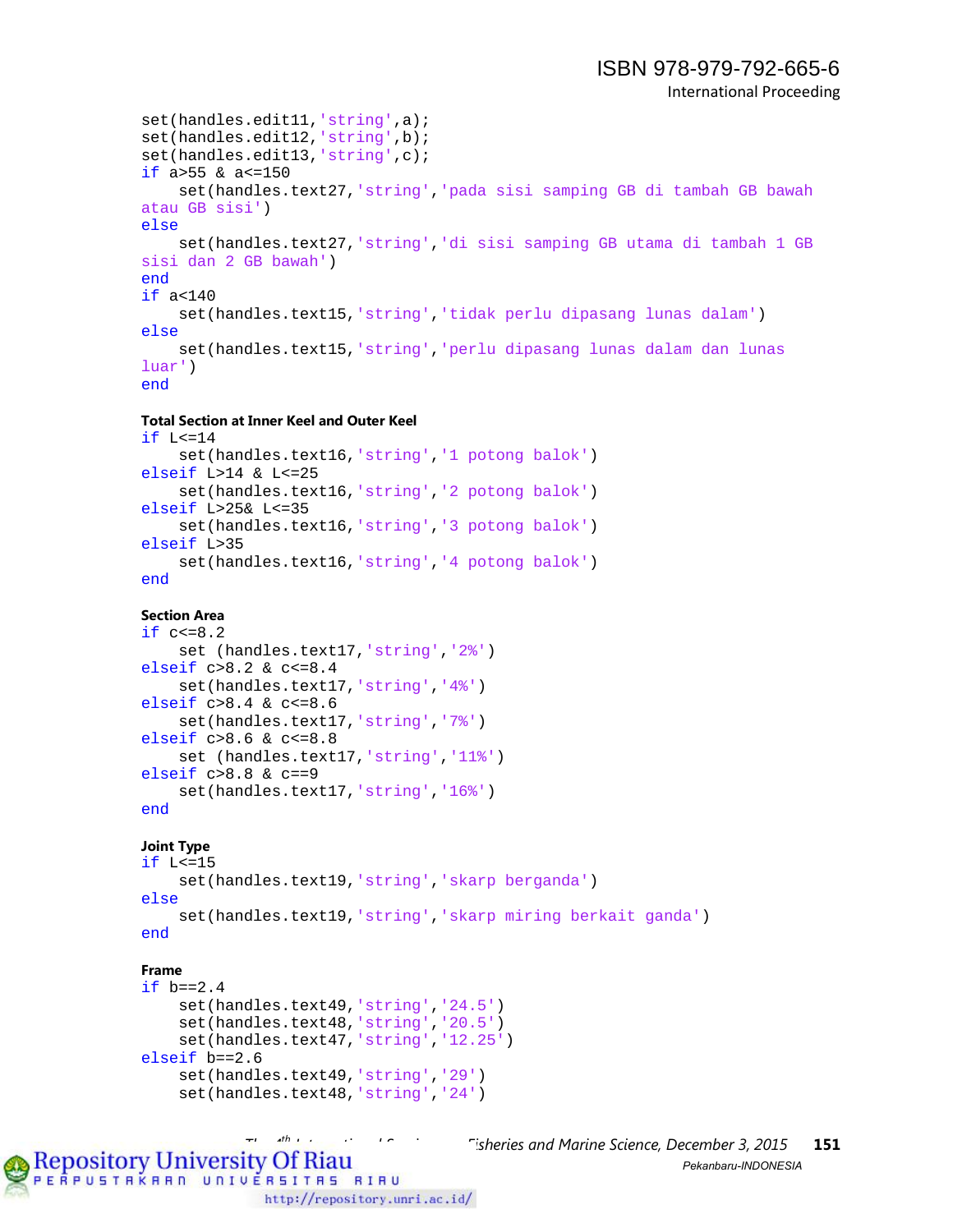International Proceeding

```
 set(handles.text47,'string','14.5')
elseif b==2.8 
     set(handles.text49,'string','35')
     set(handles.text48,'string','29')
     set(handles.text47,'string','17.5')
elseif b==3.2 
     set(handles.text49,'string','49')
     set(handles.text48,'string','41')
     set(handles.text47,'string','24.5')
elseif b==3.6
     set(handles.text49,'string','68')
     set(handles.text48,'string','57')
     set(handles.text47,'string','34')
elseif b==4.0
     set(handles.text49,'string','90')
     set(handles.text48,'string','75')
     set(handles.text47,'string','45')
elseif b==4.4
     set(handles.text49,'string','117')
     set(handles.text48,'string','97')
     set(handles.text47,'string','58.5')
elseif b==4.8 
     set(handles.text49,'string','146')
     set(handles.text48,'string','122')
     set(handles.text47,'string','73')
else mtunggal=(2.523*b.^2.577)
     mberganda=(2.056*b.^2.594)
     mberlapis=(1.262*b.^2.576)
     set(handles.text49,'string',mtunggal)
     set(handles.text48,'string',mberganda)
    set(handles.text47,'string',mberlapis)
end
```
#### **Floor Calculation**

```
if Wrang==2.4
     set(handles.text23,'string','170 mm')
     set(handles.text22,'string','140 mm')
elseif Wrang==2.6
     set(handles.text23,'string','180 mm')
     set(handles.text22,'string','150 mm')
elseif Wrang==2.8
     set(handles.text23,'string','190 mm')
     set(handles.text22,'string','160 mm')
else lunasluar=(50*Wrang + 50)
     luardalam=(48.62*Wrang + 23.99)
     set(handles.text23,'string',lunasluar)
     set(handles.text22,'string',luardalam)
end
```
#### **Beam and Kim Stringer**

```
if a>=110 & a<120
     set(handles.text39,'string','410 x 84 mm','385 x 90 mm')
     set(handles.text38,'string','132 x 132 mm','-')
     set(handles.text37,'string','-','240 x 73 mm')
     set(handles.text36,'string','280 x 62 mm')
elseif a>=120 & a<130
```
**152** *The 4th International Seminar on Fisheries and Marine Science, December 3, 2015* 

**Repository University Of Riau**<br>PERPUSTBKBBD UNIVERSITBS BIBU

http://repository.unri.ac.id/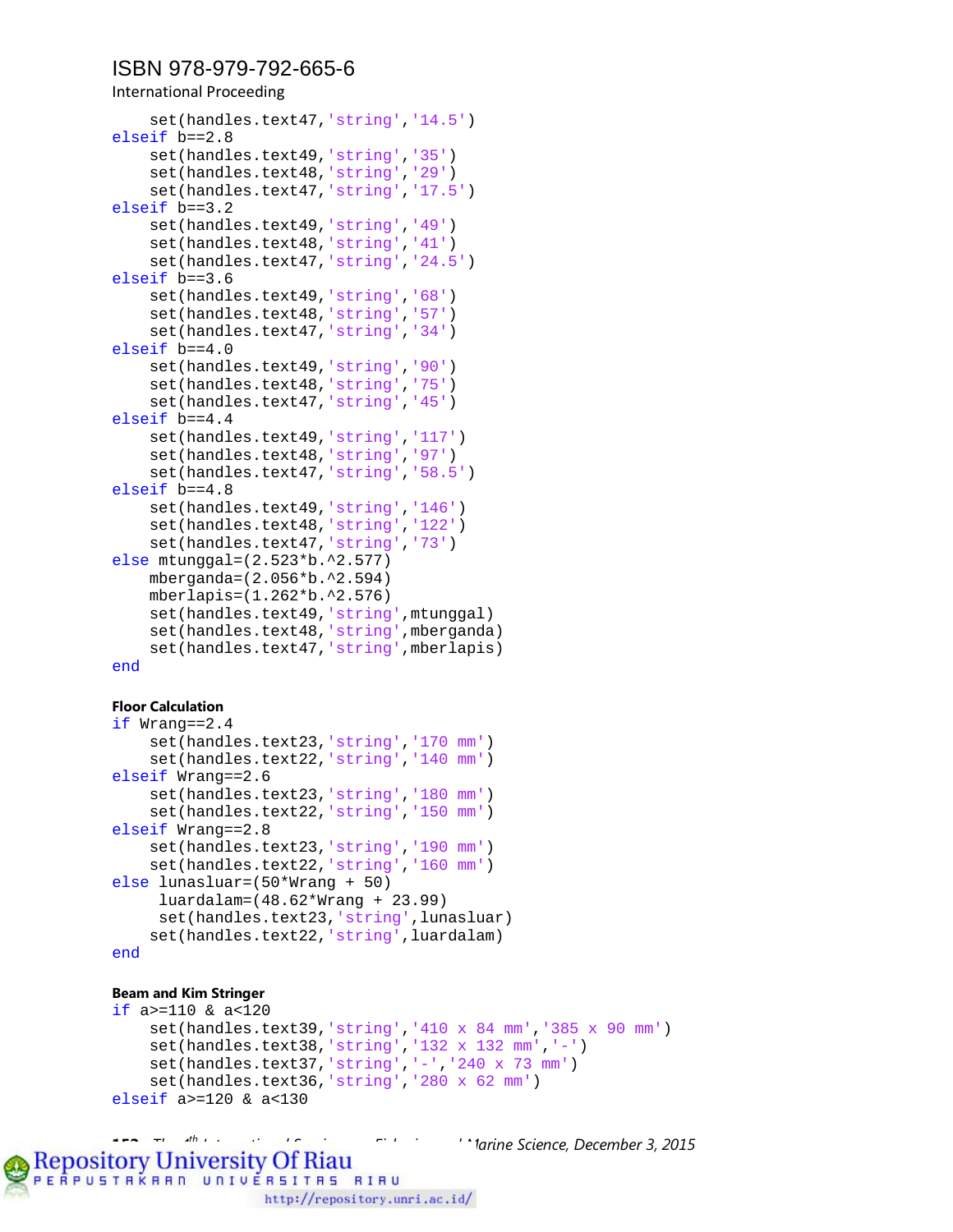```
International Proceeding
```

```
 set(handles.text39,'string','430 x 88 mm','395 x 93 mm')
     set(handles.text38,'string','136 x 136 mm','-')
     set(handles.text37,'string','-','245 x 76 mm')
     set(handles.text36,'string','285 x 63 mm')
elseif a>=130 & a<140
     set(handles.text39,'string','490 x 91 mm','410 x 97 mm')
     set(handles.text38,'string','140 x 140 mm','-')
     set(handles.text37,'string','-','250 x 79 mm')
     set(handles.text36,'string','285 x 64 mm')
elseif a>=140 & a<160
     set(handles.text39,'string','450 x 93 mm','425 x 100 mm')
     set(handles.text38,'string','145 x 145 mm','-')
     set(handles.text37,'string','-','255 x 82 mm')
     set(handles.text36,'string','290 x 65 mm')
else
     set(handles.text39,'string','tidak sesuai')
     set(handles.text38,'string','tidak sesuai')
     set(handles.text37,'string','tidak sesuai')
     set(handles.text36,'string','tidak sesuai')
end
if a==110
     set(handles.text40,'string','520')
elseif a==120
     set(handles.text40,'string','556')
elseif a==130
     set(handles.text40,'string','592')
elseif a==140
     set(handles.text40,'string','630')
elseif a==160
     set(handles.text40,'string','710')
elseif a==180
     set(handles.text40,'string','785')
else pgalarbalok=(10.98*a.^0.820)
     set(handles.text40,'string',pgalarbalok')
end
Deck Beam
```

```
if a = 20 set(handles.text34,'string','450')
     set(handles.text31,'string','36')
     set(handles.text30,'string','23')
elseif a==25
     set(handles.text34,'string','470')
     set(handles.text31,'string','39')
     set(handles.text30,'string','25')
elseif a==30
     set(handles.text34,'string','490')
     set(handles.text31,'string','41')
     set(handles.text30,'string','27')
elseif a==35
     set(handles.text34,'string','515')
     set(handles.text31,'string','43')
     set(handles.text30,'string','30')
elseif a==40
     set(handles.text34,'string','530')
     set(handles.text31,'string','45')
     set(handles.text30,'string','32')
```
PERPUSTAKAAN UNIVERSITAS RIAU

*Tisheries and Marine Science, December 3, 2015* **153**<br>*Pekanbaru-INDONESIA Pekanbaru-INDONESIA*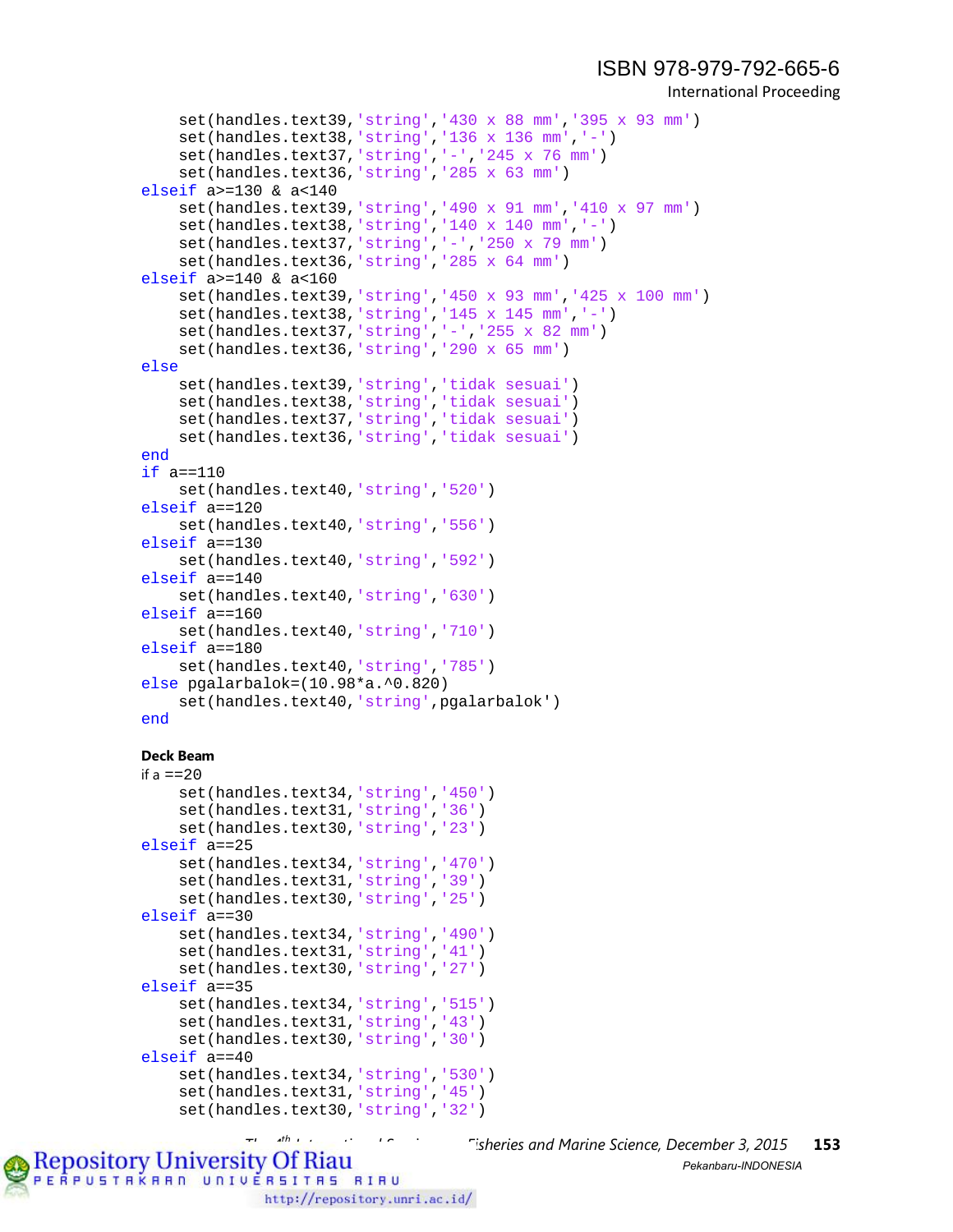International Proceeding

```
else jarakbalok=(181.8*a.^0.294)
     tebalgeladak=(14.81*a.^0.299)
     tebalpagar=(6.062*a.^0.444)
    set(handles.text34,'string',jarakbalok);
    set(handles.text31,'string',tebalgeladak);
    set(handles.text30,'string',tebalpagar);
end
```
#### **keel and Stem**

```
if a<=20 & a<25
     set(handles.text68,'string','125 x 140 mm')
     set(handles.text69,'string','130 x 115 mm')
     set(handles.text70,'string',' 125 x 180 mm')
elseif a>=25 & a<30
     set(handles.text68,'string','130 x 160 mm')
     set(handles.text69,'string','135 x 125 mm')
     set(handles.text70,'string','135 x 195 mm')
elseif a>=30 & a<35
     set(handles.text68,'string','140 x 170 mm')
     set(handles.text69,'string','140 x 140 mm')
     set(handles.text70,'string','145 x 210 mm')
elseif a>=240 & a<260
     set(handles.text68,'string','340 x 415 mm')
     set(handles.text69,'string','360 x 330 mm')
     set(handles.text70,'string','355 x 530 mm')
end
```
#### **Single and Double Frame Space**

```
if a == 35 set(handles.text53,'string','315')
     set(handles.text55,'string','350')
     set(handles.text54,'string','39')
elseif a==40
     set(handles.text53,'string','330')
     set(handles.text55,'string','365')
     set(handles.text54,'string','41')
else gtunggal=(102.7*a.^0.319)
     gberganda=(115.1*a.^0.317)
     kulitluar=(8.064*a.^0.441)
     set(handles.text53,'string',gtunggal);
    set(handles.text55,'string',gberganda);
    set(handles.text54,'string',kulitluar);
end
```
#### **Syntax of Types of Wood**

```
p=handles.p;
if p==1
     set(handles.text79,'string','pilih jenis kayu');
elseif p==2
     set(handles.text79,'string','sesuai');
elseif p==3
    set(handles.text79,'string','sesuai');
elseif p==4
     set(handles.text79,'string','tidak sesuai');
elseif p==5
    set(handles.text79,'string','sesuai');
```
**154** *The 4th International Seminar on Fisheries and Marine Science, December 3, 2015* 

**Repository University Of Riau**<br>PERPUSTBKBBD UNIVERSITBS BIBU http://repository.unri.ac.id/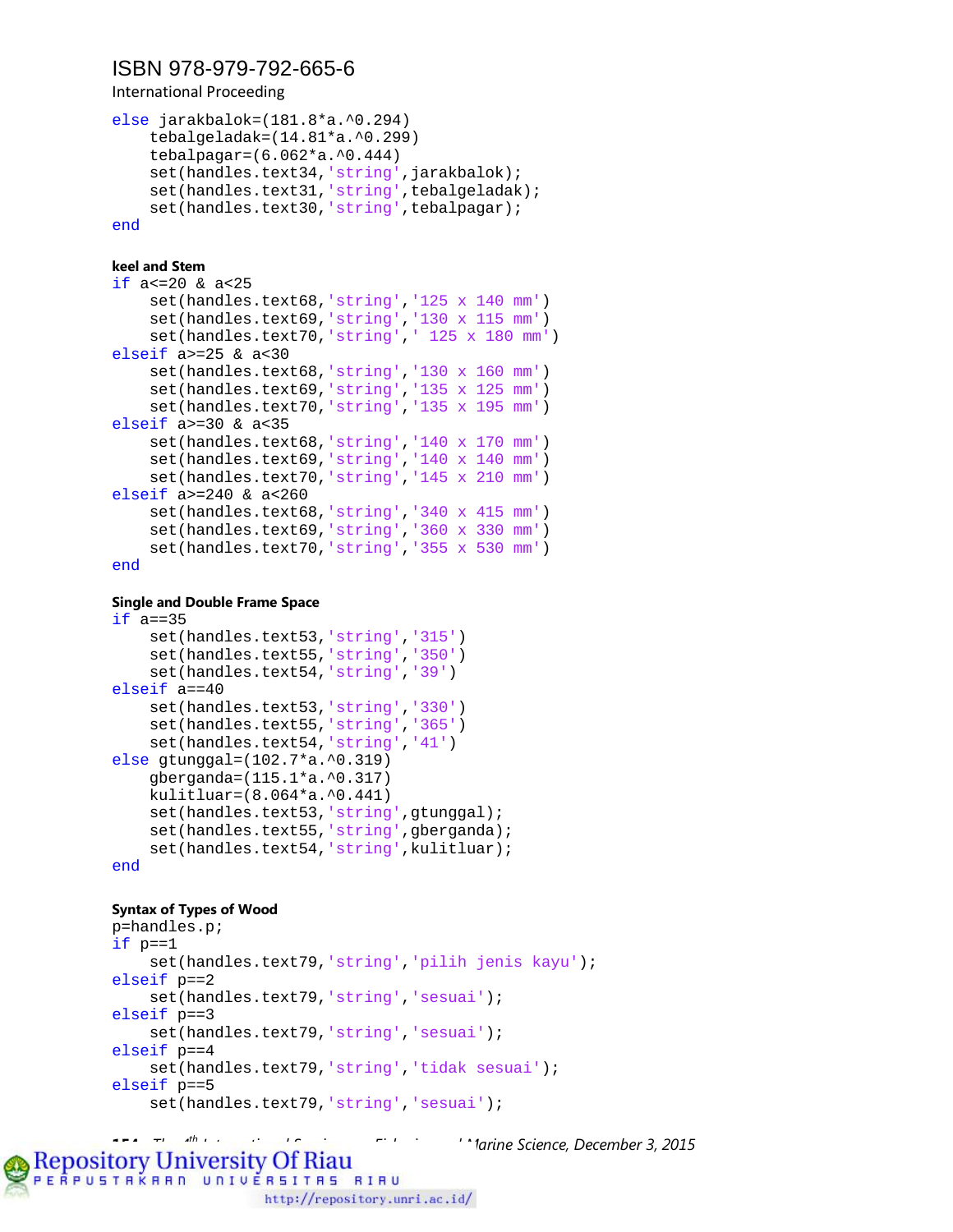```
ISBN 978-979-792-665-6 
        International Proceeding
```

```
elseif p==6
     set(handles.text79,'string','sesuai');
elseif p==15
     set(handles.text79,'string','tidak sesuai');
end
q=handles.q;
if q==1 set(handles.text86,'string','pilih jenis kayu');
elseif q==2
     set(handles.text86,'string','sesuai');
elseif q==3
     set(handles.text86,'string','sesuai');
elseif q==4
     set(handles.text86,'string','tidak sesuai');
elseif q==5
    set(handles.text86,'string','sesuai');
end
r=handles.r
if r==1
     set(handles.text87,'string','pilih jenis kayu');
elseif r==2
     set(handles.text87,'string','sesuai');
elseif r==3
     set(handles.text87,'string','sesuai');
elseif r==4
     set(handles.text87,'string','tidak sesuai');
elseif r==5
     set(handles.text87,'string','sesuai');
end
s=handles.s;
if s==1
     set(handles.text88,'string','pilih jenis kayu');
elseif s==2
     set(handles.text88,'string','sesuai');
elseif s==3
     set(handles.text88,'string','sesuai');
elseif s==4
     set(handles.text88,'string','tidak sesuai');
elseif s==5
     set(handles.text88,'string','sesuai');
elseif t==15
     set(handles.text89,'string','sesuai');
end
u=handles.u;
if u==1
     set(handles.text90,'string','pilih jenis kayu');
elseif u==2
     set(handles.text90,'string','tidak sesuai');
elseif u==3
     set(handles.text90,'string','sesuai');
elseif u==4
     set(handles.text90,'string','sesuai');
elseif u==5
     set(handles.text90,'string','sesuai');
elseif u==6
     set(handles.text90,'string','sesuai');
elseif u==7
```
*Tisheries and Marine Science, December 3, 2015* **155**<br>*Pekanbaru-INDONFSIA* PERPUSTAKAAN UNIVERSITAS RIAU http://repository.unri.ac.id/

*Pekanbaru-INDONESIA*